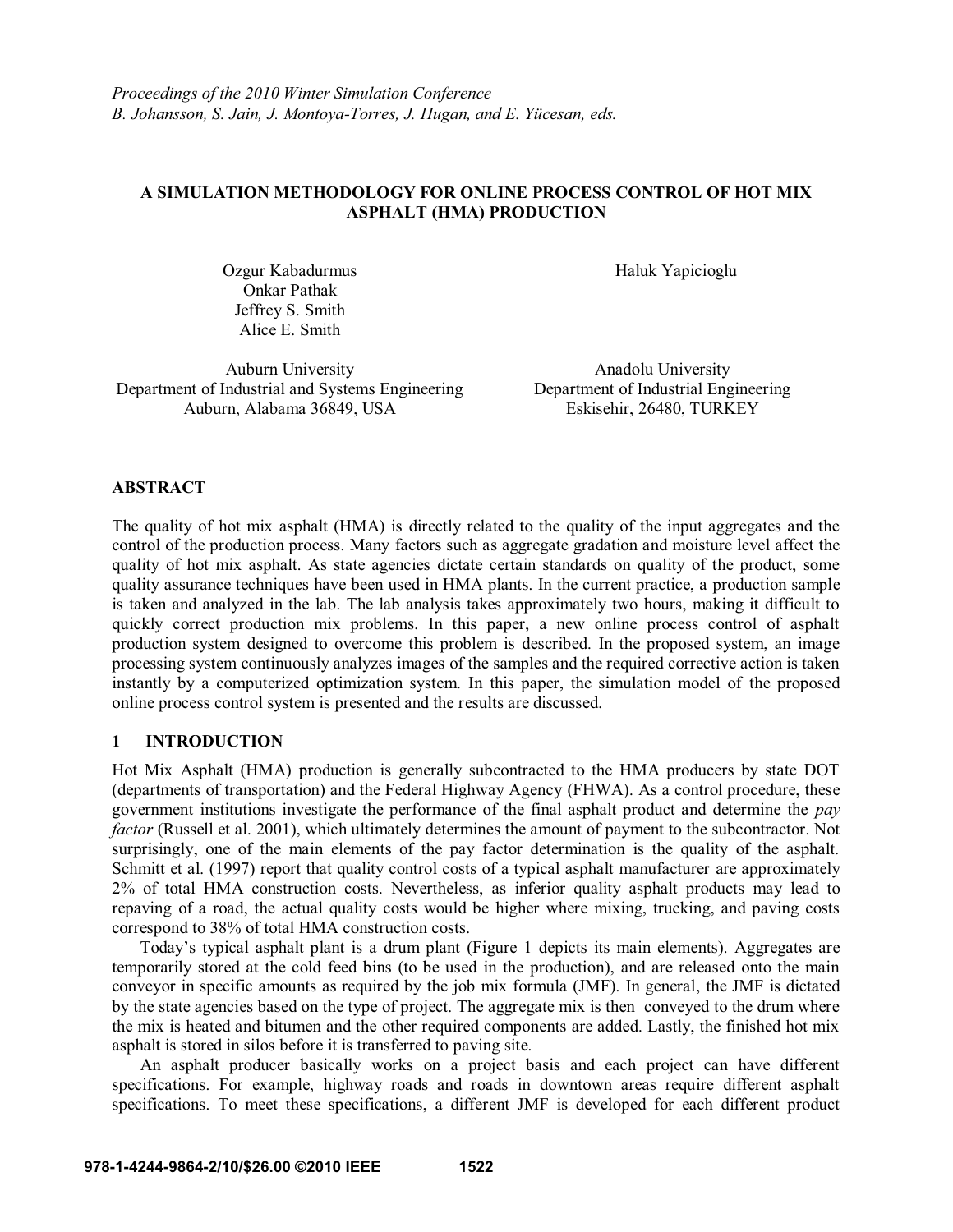requirement. The main concerns for assuring a good quality product are the asphalt content and gradation requirements. Gradation is calculated as the percent passing values for each sieve. According to industry standards, eight different sieve sizes are used for the JMF requirements.

The quality of the asphalt product is affected by the quality of inputs (aggregates) and the production process. Among those, the consistency of the aggregate gradations and the fluctuations in the moisture levels of aggregates are the most critical. Note that aggregates include sand, stone and other elements that are fed to the system from the cold feed bins. Again, the primary issue for the aggregates is the high variation in their gradation values. Obviously, low variation on the gradation is a desired property for the aggregates. The levels of variation in the gradation of an aggregate vary from supplier to supplier, and even from one lot of aggregates to another of the same supplier. More interestingly, different batches of the same aggregate from the same lot can be different from each other due to storage and pick up conditions. As aggregates are stored (generally) in an open area, weather conditions of the storage area, such as humidity and rain, affect the moisture and gradation of aggregates. Also, picking up the aggregates from the stockpiles (typically huge stockpiles) causes heterogeneous mixtures and variation in gradation Of aggregates.



Figure 1: A typical drum asphalt plant (Pavement Tools Consortium, 2010)

The important point is that there is no easy way to change input aggregate quality. A typical quarry (aggregate provider) does not crush their aggregates, rather aggregates are sold as they are. One solution is to crush all aggregates into specific percentages of gradation piles using crusher machines. However, this would be a very costly and time consuming process for both the quarry and the asphalt company. Therefore, variation in aggregate gradation will remain as a problem in the asphalt industry and the most logical option is to admit the variation and improve quality by using another method.

To overcome the above mentioned quality problems, the authors of this paper are currently working on implementing an online process control system that continuously monitors the asphalt production system. In this paper, the simulation component of this online process control system is described. As gradation is the main element for the quality of the asphalt, this paper considers only gradation control. The proposed method is to frequently estimate gradation values via an image analysis system and to use a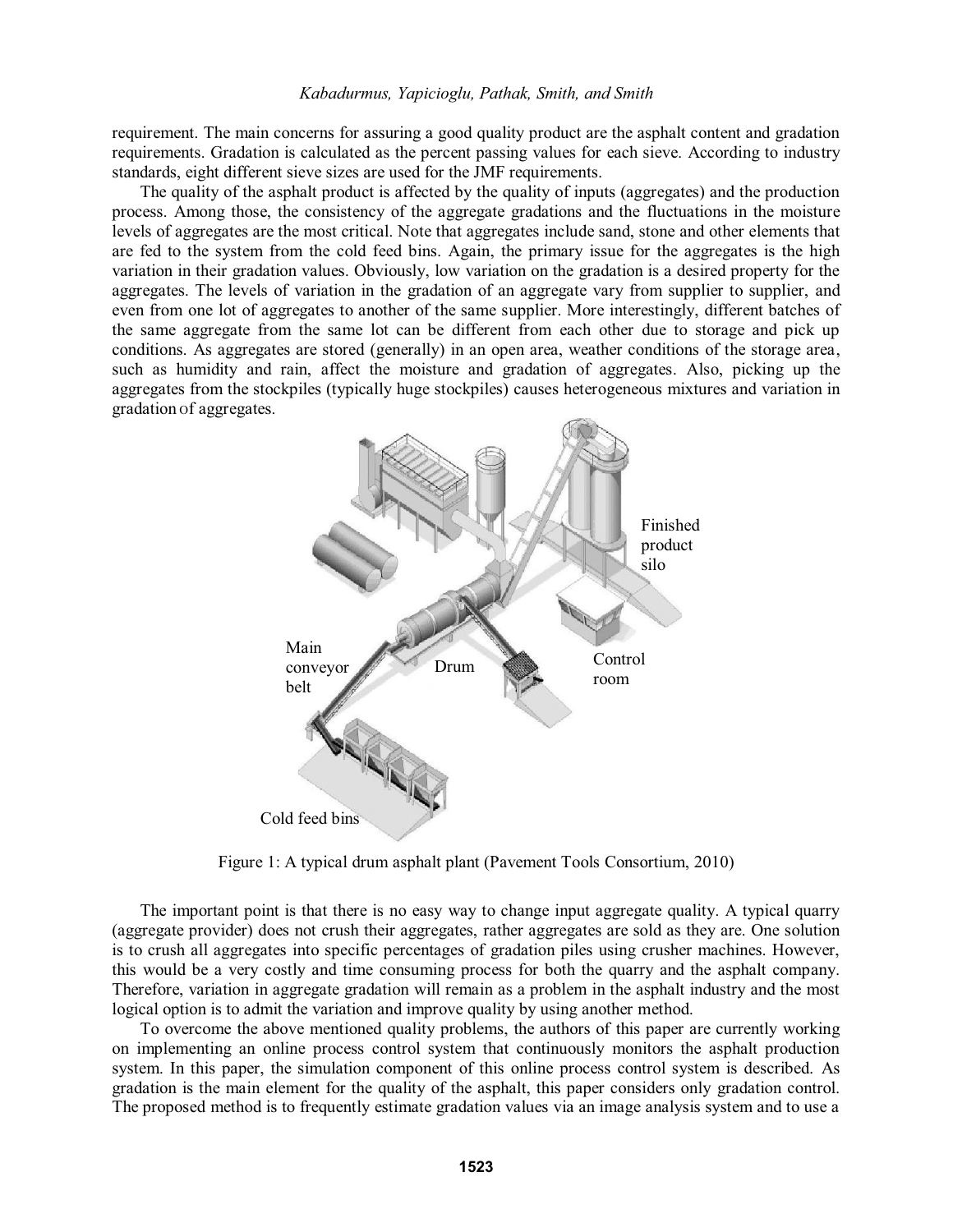blending model to determine the proportions of aggregate to use from each bin. Image analysis is a powerful computer-based method for gathering information of aggregate properties (Kuo et al. 1996). Although it is not a common practice in the HMA production industry, some researchers have worked on imaging systems. Kuo et al. (1996) proposed a method to improve the accuracy of gradation estimation by image analysis in HMA production. However, their research is very limited to the size of the particles; fine particles cannot be easily detected (especially #200 sieve, the finest aggregates). Al-Rousan et al. (2005) propose similar method for image analysis; however, the aggregates are processed separately in this work. West (2005) proposed state-of-the-art equipment that can be used in monitoring HMA production such as, microwave probes (for moisture). In his study, video imaging techniques are mentioned as near future technology.

In this paper, the main assumption is that variation on the gradation of the input aggregates cannot be eliminated. Nevertheless, the variation on the gradation of the final asphalt production can be minimized by finding the optimal percentage contribution from each bin using a blending mix model to improve quality. Here, a new online process control system for HMA production is proposed and a simulation model of this system is presented.

The paper is organized as follows: Section 2 defines the problem, Section 3 presents the proposed method, Section 4 gives the detail of the simulation model and Section 5 summarizes the optimization model. Experimental results are provided in Section 6, followed by conclusion and future work in the last section.

#### **2 PROBLEM DEFINITION**

The current practice in industry for assuring the quality of asphalt uses offline quality control methods. A sample is taken from production, and then it is analyzed in the lab to assess the gradation of the product, which should be consistent with the requirements specified in JMF. The analysis process in the lab typically lasts for two hours. If the results of the lab analysis point to a problem, corrective action is taken by an operator.

 This long processing time sometimes results in product with poor quality. Not surprisingly, the asphalt company faces some costs related to this poor quality product. These costs can be either direct penalty by state agencies, or milling (removing the asphalt) and re-paving the road with required quality asphalt. In addition, when an asphalt producer makes a superior quality asphalt, state agencies pay a premium to the company (opposite of a penalty). There are other direct costs as well. For instance, consider that a typical asphalt producer has a production rate of 300 tons/hr. Due to the offline nature of the current quality assurance methods, by the time a quality problem is detected, 600 tons of production could have already been made and all this product is potential waste. Asphalt aggregates are melted in a high temperature "drum process", therefore the energy cost is a main element of the overall manufacturing cost. There is another cost, which is related to transportation of the asphalt and paving the road. The asphalt product should be directly used to pave the road, otherwise the required temperature cannot be met and quality of the road will be decreased. For these reasons, the two hours of analysis time can cause a significant loss to the company.

 A common practice in industry is that even though lab results show poor quality, the asphalt is paved on the road. The motivation behind this is that the state agencies check the product of the asphalt using sampling techniques, and there is a chance that they cannot detect the poor quality asphalt product with 100% accuracy. In short, there are important costs due to poor quality asphalt and current systems have a significant time lag between occurrence and detection of the problem.

### **3 PROPOSED METHOD**

In this paper, a new process control method is proposed. This method is designed to eliminate the long analysis time in the lab. By doing so, the required corrective action can be taken early.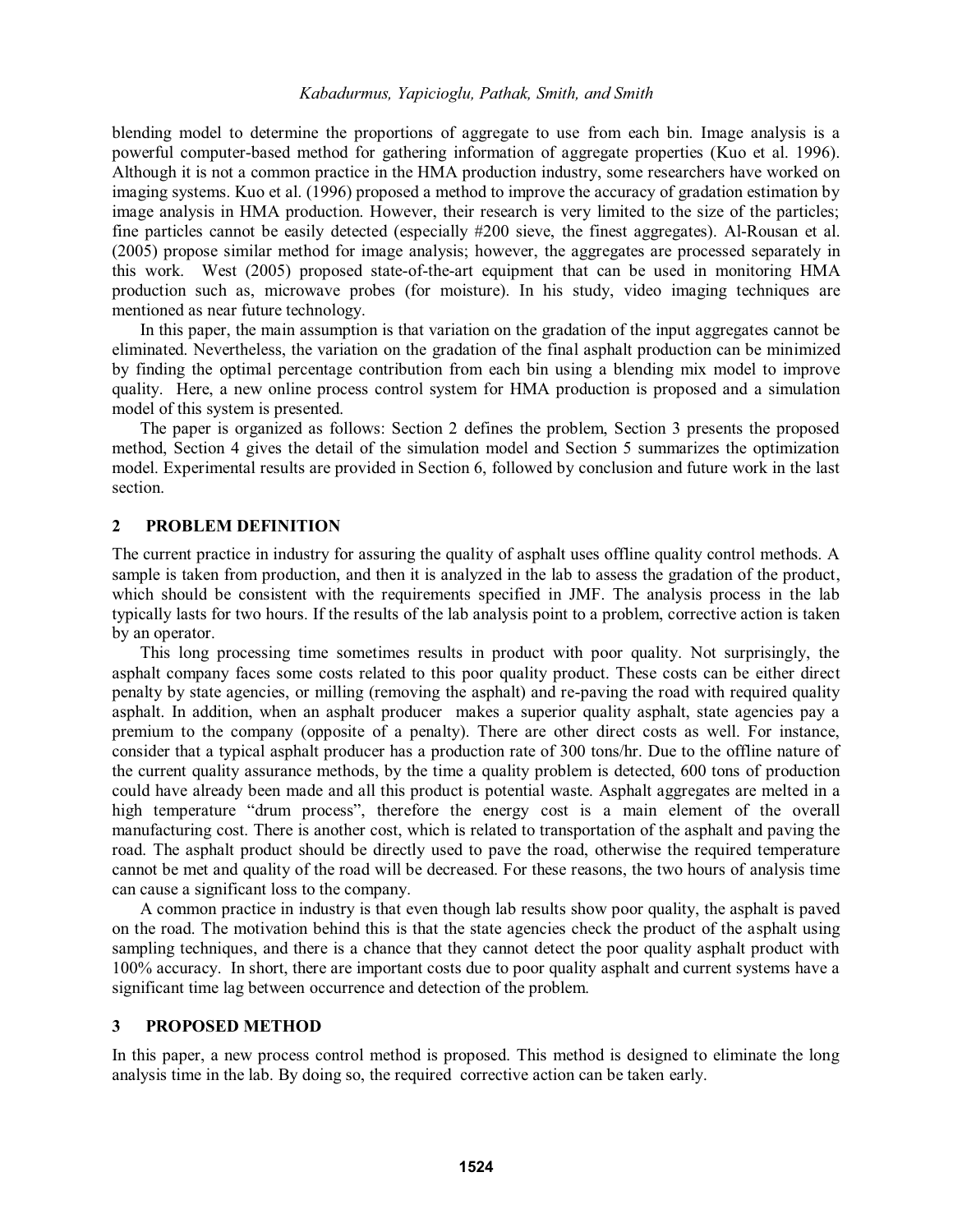Figure 2 explains this new process control method. In this method, a new and quick image analysis technique is proposed as opposed to time consuming lab analysis. On the conveyor belt, images of the aggregates are taken continuously (e.g., in every 10 seconds). Then a computerized image process algorithm estimates the gradation of those aggregates before production. Recall that aggregate gradations cannot be changed (those are the production inputs) and they are highly variable. Overall quality of the asphalt is directly related to those gradation values. If the gradation levels of the asphalt are not within the specification limits as dictated by the JMF, the system is out of control. In this case, corrective action is taken to improve quality by changing the percentage of aggregates in the overall mix. The percentages of the aggregates coming from different bins are changed by the optimization blending model (explained in subsequent sections). By continuous re-blending of the mix, the gradation requirements of the final product will be kept as close as possible to the specifications dictated by the JMF. Note that there is no considerable time lag between the calculation of the input gradations, re-blending of the mix and taking corrective action. All of the operations are computerized and there is no human interaction required. On the physical part, after the new blend mix is calculated, this information will be passed to the control software of the asphalt production system. Then the mix will be changed using the physical aggregate bin openings and their conveyor belt speeds.



Figure 2: Integration of physical system with Excel Solver

## **4 SIMULATION MODEL**

In this paper, a simulation model of the proposed online process control system is described. The main objective of the simulation model is to set parameter values of the actual system. As known, changing system parameters in real practice can be costly. Nevertheless, simulation is a perfect tool for evaluating parameter values. The robustness of the system can be tested using different scenarios, what-if type analyses can be done and fine tuning of parameters can easily be made.

The other benefit of the simulation model is to validate that the proposed online process control system is better than traditional practice. Additionally, this model is a superior way to convince industry to switch their current quality control practices to the proposed online process control system.

The simulation is modeled in Arena 12.0. Additionally, the model works with an MS Excel file. In this file, the inputs of the simulation model are contained. Those input parameters are the mean and standard deviation of the gradation (percent passing) of each sieves for all aggregates, and JMF constraints. One of the simplifying assumptions of the model is that only four sieves are taken into account instead of all (eight) sieves. These four sieves are the most influential ones (including #200 sieve) as revealed by the preliminary analysis (regression analysis using real data from HMA producers). The sieves considered are: 3/8 inch, No.8, No.30 and No.200. Although the JMF requirements (constraints)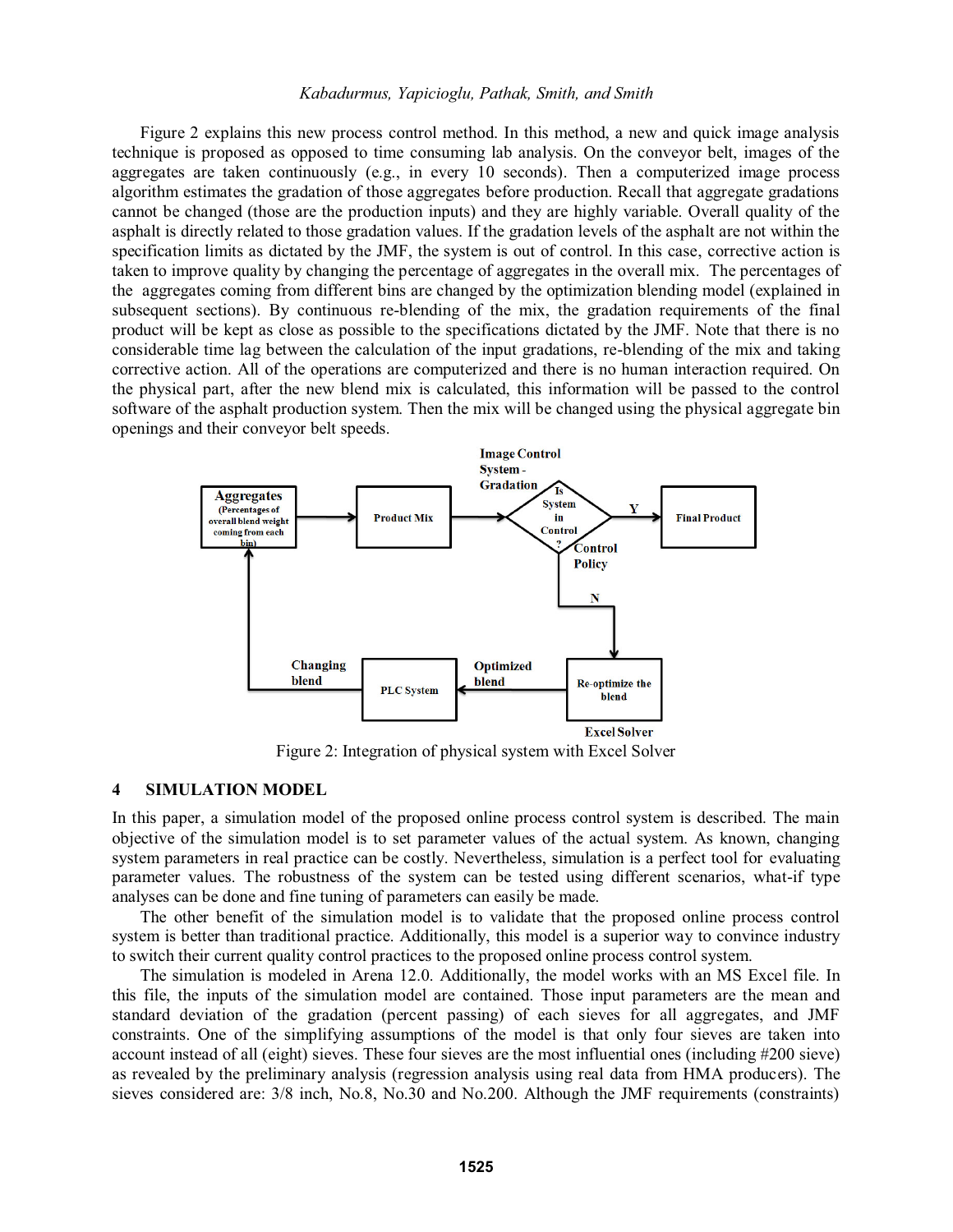will be explained in the next section, they are (a) upper/lower limits of percentages of overall blend weight coming from each bin, (b) upper/lower limits on sieve gradations, and (c) % crushed, friction, and natural sand constraints. The initial values of the percentages of overall blend weight from each bin are read from the Excel file, along with mean & standard deviation of gradation values of aggregates, and JMF constraints.

Note that HMA production is a continuous production in real world. However, the simulation of the system is modeled as a discrete event model. Many applications of the discretization of continuous systems are presented in the literature. Among them, Fioroni et al. (2007) discretized an ore conveyor transport system. Their system is very similar to the main conveyor belt which is used in hot mix asphalt production. They called the discretized units "blocks" and calculated their weight by using the distance covered on the conveyor. The velocity of the conveyor is considered in their case. In our paper, the idea of discretizing the continuous flow on the conveyor is adopted. The main reason of this is that modeling the system continually needs certain equations of flow and they are not easy to extract. On the other hand, using a discretized model of the system allows more flexibility in the model. Note that the system is discretized in time (for material flow and processes), and hypothetically if the discretization time units are small enough (approaching zero) the model resolution will be higher and it will behave close to the continuous model. In this study, one minute has been chosen as the discretization time unit.

Discretization works as the discretized chunks of aggregates are created individually as entities to be combined and built up to a discretized final product chunk. To illustrate, if the discretization time is 15 seconds, weights for 15 seconds of the aggregate are created as the entities. The final product will be weighed accordingly.

As the general framework (Figure 3) suggests, first the input data is read from the Excel file. Then the simulation model starts to run, and at this point a trend function starts to work. The trend function is an important tool used in the simulation, and it helps to mimic the real world conditions. In this model, the gradation levels of aggregate 1 stay at the original values (as read from the input file), then increase, and then decrease to a certain mean. This represents the variation of the gradation of the aggregate. As explained before, this situation can be caused by variations in stockpile, different sources of aggregates, or weather conditions. This trend function makes the model behave similarly to the real world.

The input gradations are read from the Excel file and gradations are sampled from a Normal distribution (with a specified mean and variance). This sampling process represents the image analysis system, and the data generated from sampling is the gradations of the aggregates. The assumption made here is that the gradation values obtained by the image process are 100% correct. This assumption must be relaxed in a real life application, but for simulation purposes gradation values are assumed to be precisely correct.

The main question is "Is the system in control ?". The concept of "in control" is defined by the control policy used in the simulation. There are two different control policies used in the simulation (besides the no control policy case):

- Control 1: If any overall gradation of any sieve goes beyond the control limits (specified by the JMF) the % of aggregate contributions of bins are re-optimized.
- Control 2: If any overall gradation of at least two sieves go beyond the control limits (specified by the JMF), the % of aggregate contributions of bins are re-optimized.

These control policies work according to the moving average of the sieve gradations. As variability in the inputs can cause natural spikes in the gradation, detection of a sudden and temporary shift may not be the best option. By using moving average the persistent shifts in the process can be detected easily. In this paper, the moving average of the last four values (including the current value) is used. This number is selected according to the preliminary analysis results. Nevertheless, many other control policies can be introduced and these three are only representative.

As the entities are created according to the predefined discretization time interval, the final product is checked for the control rule which is applied at each time interval. If the final product chunk is "in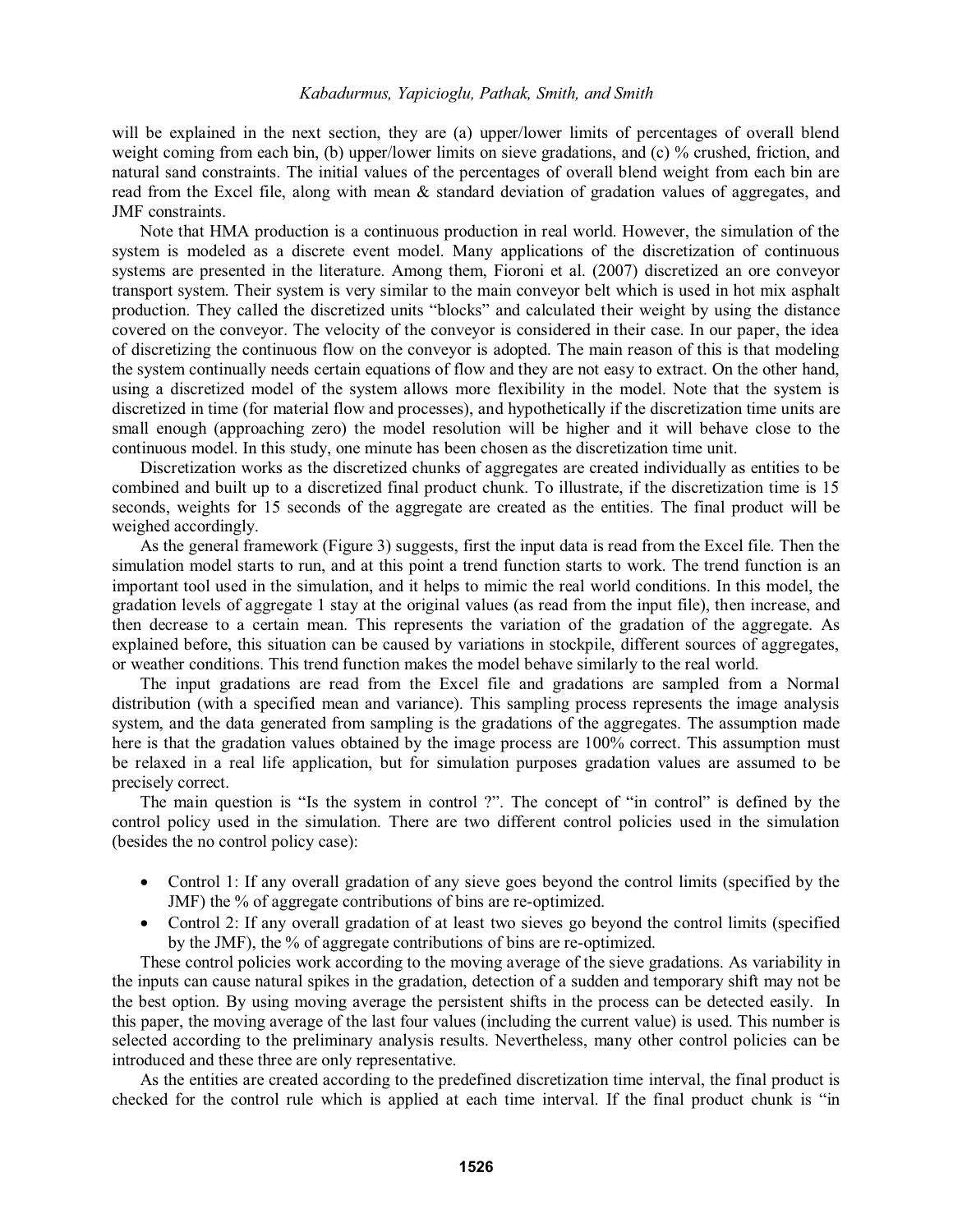control", then there is no need for changing the blend. On the other hand, if the final product is out of control, then corrective action is taken. The corrective action is to re-optimize the blend. Recall that the control rule operates on the moving average of sieve gradations. As an input, actual gradation values of each sieve of the aggregates are read from Arena and written to Excel as inputs for the optimization model. Upon obtaining the new % values of aggregates using the optimization model, those new values (i.e., the blend) are read from Excel and written back to Arena, and the simulation run continues with the new blend values. The simulation continues to run until the specified termination criterion is met, which is 10 hours of simulation time in this paper.



Figure 3: Integration of simulation model with Excel solver

In the following paragraph, the "time lag" concept of the simulation is explained (Figure 4). Recall that all aggregates are stored in bins, and they are poured to the main conveyor from those bins. From both a real life application and a simulation perspective, conveyor speed is important for combination of the aggregates. Suppose the distance between any two bins is the same; then, travel time from bin *i* to bin  $(i+1)$  is exactly same (where  $i = 1,2,3,4$ ). The problem is; if a final product (discretized unit) is detected as out of control and the percentage values of the aggregates are re-optimized, then the issue to be addressed becomes "how the blend change will be applied to the bins ?". If the percentages of all bins are changed at once, variations in the overall weight of the final product will result. Assume a scenario in which the blend is re-optimized at time T. If all percentages are changed at the same time, at time T only the bin 5 percentage will be the new one, and bins 1 to 4 will remain the old percentages (weights). Therefore, the total weight of the final product can no longer be stabilized to 300 tons/hr (a predefined parameter, production capacity). Even more importantly, the percentages of the aggregates will be neither the old percentages nor the new percentages, because overall weight is changed. To overcome this problem, the blend must be changed sequentially. First, bin 1 must be changed (because it is farthest to the drum), after *t* time units bin 2 is changed and met with the aggregate 1 on the conveyor. Bins 3 and 4 are changed in similar fashion; bin 5 must be changed 4*t* time units after the change of bin 1. Therefore, in the simulation this time lag concept is applied and *t* is selected as 15 seconds.

In simulation, another important concept of time lag is handled. Obviously, 4*t* time units are required for changes to take effect after re-optimization and during that time any out of control point has already been corrected with the optimization. In that, during this 4t time interval Solver is not initiated to prevent redundant aggregate mix changes.

 The Arena simulation model consists of four main parts: sampling of input variable values, sieve gradation calculations, optimization, actual bin-sieve gradation read/write and bin opening values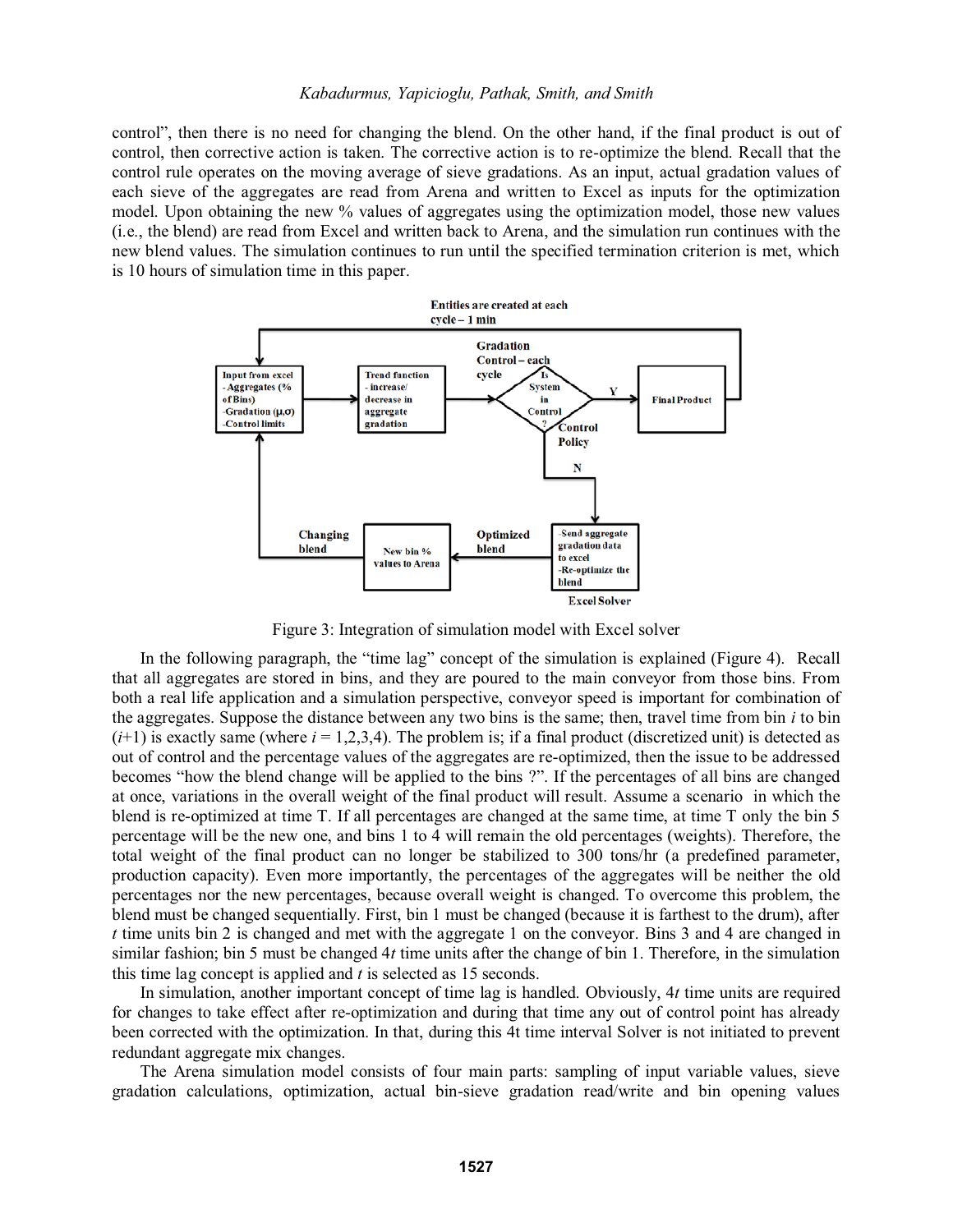calculation. In the first part, the input gradations are sampled from the mean and variance values that are read from the Excel file. Then sieve gradations are calculated by combining the individual bin/sieve gradations. Actual bin/sieve gradation values are written to Excel before the Solver optimization. After optimization, new blend mix values are written to the simulation model and bin opening values are calculated in the simulation. Those main parts are presented in Figure 5 below.



Figure 4: Time lag demonstration for blend re-optimization



Figure 5: The main parts of the simulation

 In addition to the above main parts, there is a control logic part in the simulation model. This control logic decides the out of control points in the process and initiates the Solver. User input is required at the beginning of the simulation to select a control policy, and the control logic is applied according to that selection. This part of the simulation is depicted in Figure 6.

 The typical animation of the simulation model is given below in Figure 7. On the left side of Figure 7, a control chart of moving average of sieve gradation is shown including the upper and lower control limits. In addition, the figure shows the input gradation of Bin1Sieve1 and % weight of bin 1. On the right side, percentage of weight of bin 1 is presented. These figures are the major animations in the simulation. As these figures explain the variability and the effect of control policy, it is very helpful to demonstrate the benefits of the proposed system.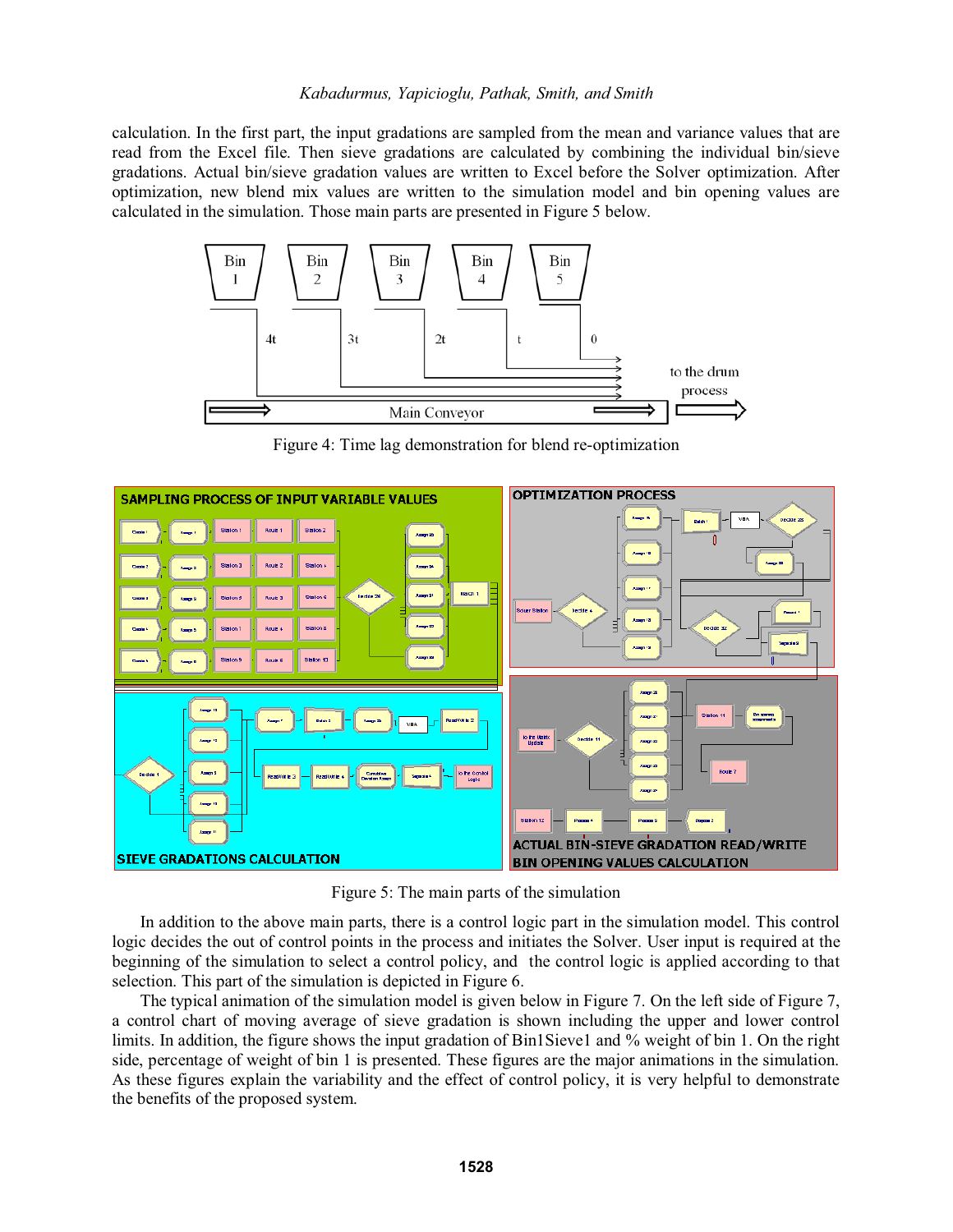

Figure 6: Control logic of the simulation



Figure 7: The typical animation of the simulation

# **5 OPTIMIZATION MODEL**

As explained in the previous section, the simulation model is integrated with an optimization model. This optimization model is initiated when the system is out of control and it optimizes the percentages of aggregates in the overall mix. In this study, Excel solver is used for the optimizer. The main elements of the optimization model are presented below.

The decision variable in the model is:

 $\bullet$ Percentages of overall blend weight coming from each bin  $(x_i)$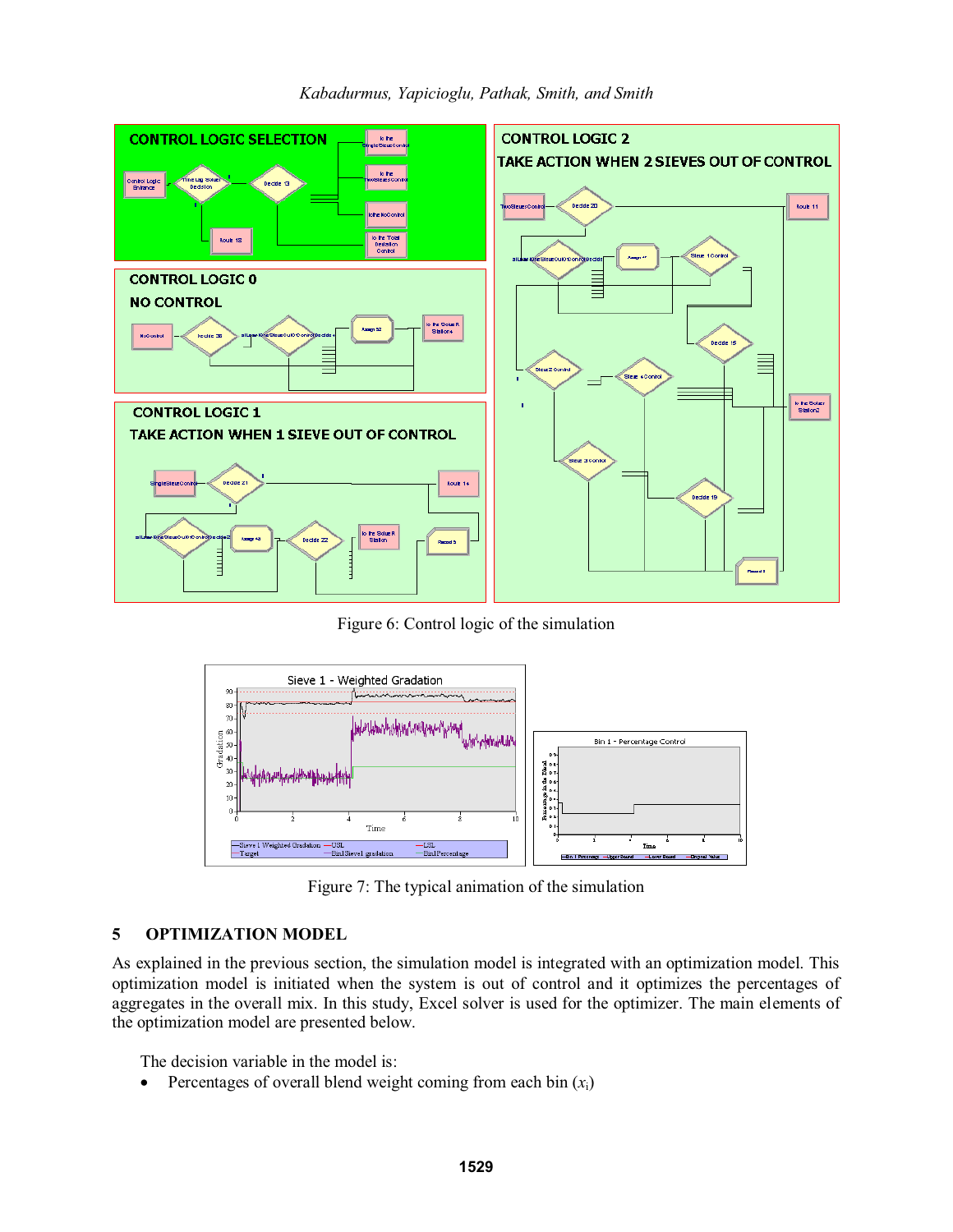The parameters are:

- $\bullet$ Gradation measurements from bins (*gij*)
- $\bullet$ Target levels (by JMF) for % passing the sieves (*nj*)
- Upper and lower spec limits for % passing the sieves  $(r_j^{min}, r_j^{max})$
- Upper and lower limits for % weight coming from each bin  $(b_i^{min}, b_i^{max})$
- Minimum and maximum limits on % crushed, friction and natural sand  $c_p^{min}$ ,  $c_p^{max}$ ;  $p=8/6$ (crushed, friction and natural sand)
- Aggregate properties for each bin: % crushed, friction and natural sand  $a_{ip}$ ;  $p=$ % (crushed, friction and natural sand)

The model is formally stated as:

$$
\min \sum_{j} t_j \tag{1}
$$

s.t.  
\n
$$
t_i = \frac{\left| n_j - \sum_i x_i g_{ij} \right|}{\left| m_j - \sum_i x_i g_{ij} \right|}
$$
\n(2)

$$
t_j = \frac{1}{\left(r_j^{\max} - r_j^{\min}\right)/2}
$$
  
\n
$$
r_j^{\min} \le \sum x_i g_{ij} \le r_j^{\max}
$$
\n(2)

$$
b_i^{\min} \le x_i \le b_i^{\max} \tag{4}
$$

$$
c_p^{\min} \le \sum_i x_i a_{ip} \le c_p^{\max} \tag{5}
$$

$$
\sum_{i} x_i = 1 \tag{6}
$$

$$
x_i \ge 0 \tag{7}
$$

 The objective of the model is to minimize total deviation from target gradations over all sieves. Equation (2) calculates the normalized deviation for each sieve. Normalized deviation is the deviation of gradation from the target as a percentage of the half range of spec limits. Constraint (3) is the constraint of upper and lower control limits of the gradations of sieves. Upper and lower limits of the bin percentages are stated in constraint (4). % crushed, friction and natural sand constraints are stated in constraint (5). The summation of all the aggregate percentages must be 1, and each of them must be nonnegative as are stated in  $(6)$  and  $(7)$ .

 Obviously, more loose constraints allow the model to find better solutions. In contrast, tighter constraints make the model to find poor solutions. Recall that all constraints depend on the job mix formula requirements. Nevertheless, loose constraints enable more robust solutions to the natural variations of inputs, and tight constraints are more prone to the effects of the natural variations of the inputs. Obviously, high shifts in the gradation (such as a trend function in the simulation) will affect both cases, but the latter case is expected to be affected more.

# **6 EXPERIMENTAL RESULTS**

The simulation model is tested by various scenarios as given below:

- Low variation in input gradation (Base case scenario)
- High variation in input gradation
- Tight constraints (with low variation in input gradation)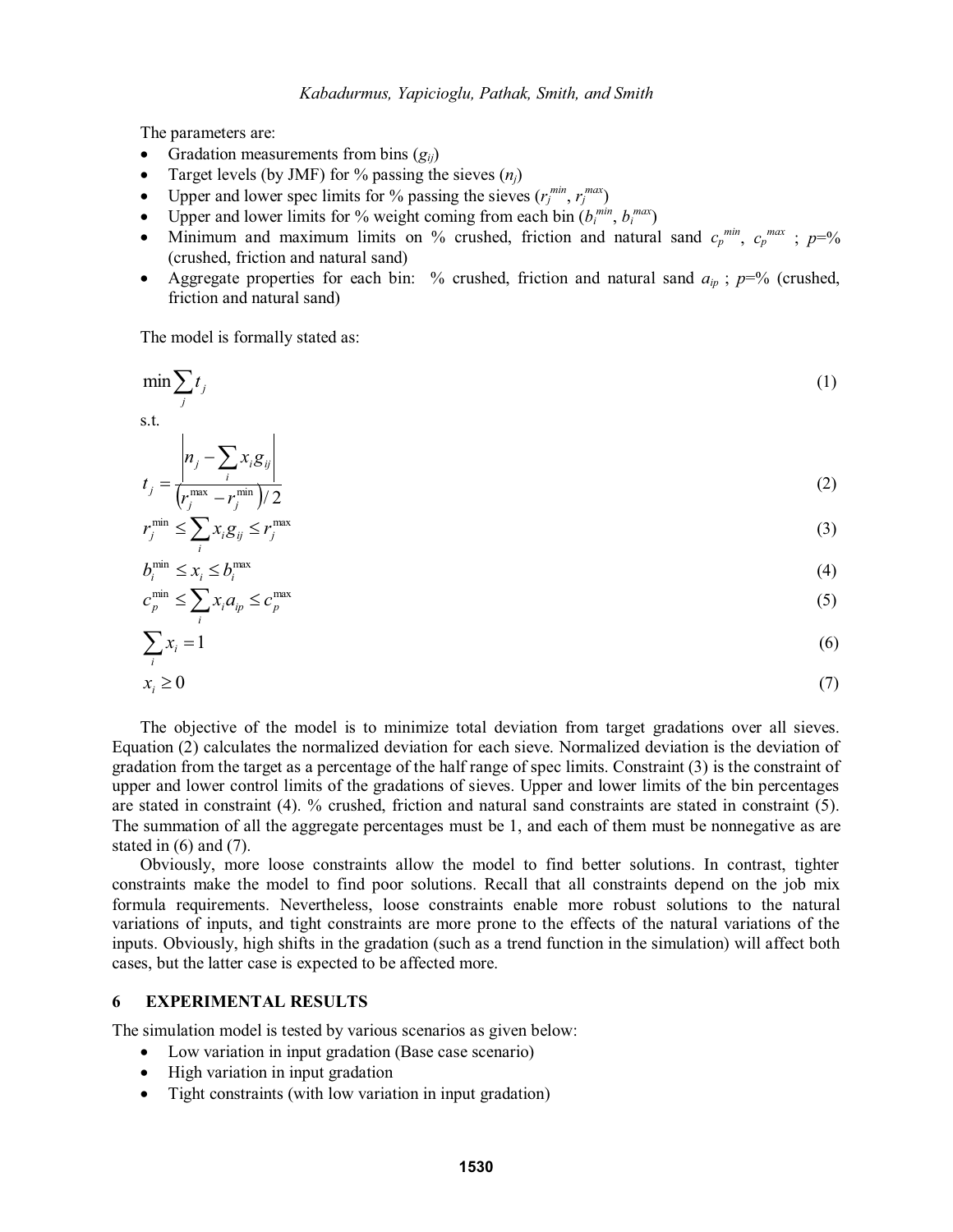$\bullet$ Tight constraints (with high variation in input gradation)

 The reason that these scenarios are selected is that the model robustness depends on the variation of input gradation and the tightness of the JMF requirements (constraints). All values of input parameters are selected arbitrarily. Results are obtained by single run of 10 hours, which corresponds to one working day of a typical asphalt manufacturer. Only one replication per scenario is considered for these preliminary results, and more runs will be performed as a future study. The results are summarized in Table 1.

|                       | <b>No Control</b> | <b>Control 1</b> | <b>Control 2</b> |
|-----------------------|-------------------|------------------|------------------|
| Low Variation         | 410 $(0 - 0)$     | $2(2-0)$         | 410 $(0 - 0)$    |
|                       | 1157.45 *         | 562.10           | 1157.45          |
| <b>High Variation</b> | $376(0-0)$        | $2(2-0)$         | $376(0-0)$       |
|                       | 1177.38           | 667.05           | 1177.38          |
| Tight Constraints     | 418 $(0 - 0)$     | $4(4-0)$         | 361 $(1 - 0)$    |
| (with low variation)  | 1500.10           | 727.40           | 1485.17          |
| Tight Constraints     | 593 $(0 - 0)$     | 42 $(42 - 6)$    | $82(4-0)$        |
| (with high variation) | 2284.46           | 1453.94          | 1275.02          |

Table 1: Number of times that the blend is re-optimized (number of off target products)

\* # out of specification limits (# Solver initiated - # no solution) Total cumulative deviation from all sieves

In Table 1, "Number of out of specification limits" corresponds to time, i.e. how long (in minutes) the system was in out of specification limits where the maximum is 600 minutes (10 hours of simulation time). "Number of solver initiated" indicates that the number of instances where the system was out of control according to the selected control policy. "Number of no solution" gives the number of instances out of total number of solver initiations in which the optimization model could not find a feasible solution. "Total cumulative deviation from all sieves" is the summation of deviation values (over time) of all sieves where Equation (3) defines deviation as a percentage deviating from target gradation value of the corresponding sieve.

The most striking result is that online process control decreases the number of "# out of specification limits" and improves quality. This result shows the effectiveness of the proposed methodology. The second observation is that the variation in the input gradations and tight requirements of JMF reduces the quality. Not surprisingly, the "low variation" case results in the least number of off target products. Another observation is that control 1 has interrupted the process and re-optimized the mix more than control 2. The reason for this is obvious; control 2 waits for at least two sieves to be out of control, whereas control 1 re-optimizes the mix when one out of control sieve is observed. The final remark is that the tighter constraints with high variation scenario yields the worst results. Accordingly, in 6 out of 42 optimization model initiations, Solver could not find any feasible solutions, and for all control policies the total normalized deviation values are dramatically higher than the other scenarios. The reason of this result is that this scenario has both high input gradation variation and tight JMF constraints, so it is not surprising to get inferior quality.

 A typical animation of the simulation for the low variation control 1 case is shown in Figure 8. In this figure, all results of the simulation are presented: how many times the mix was out of the specification limits, how many times the blend has changed, how many times there was no feasible solution, normalized deviation of each sieve and the total of all the sieves.

# **7 CONCLUSIONS AND FUTURE WORK**

In this study, an alternative to the current practice of asphalt quality control is presented. The current practice takes approximately two hours to detect out of control situations and take corrective action. In the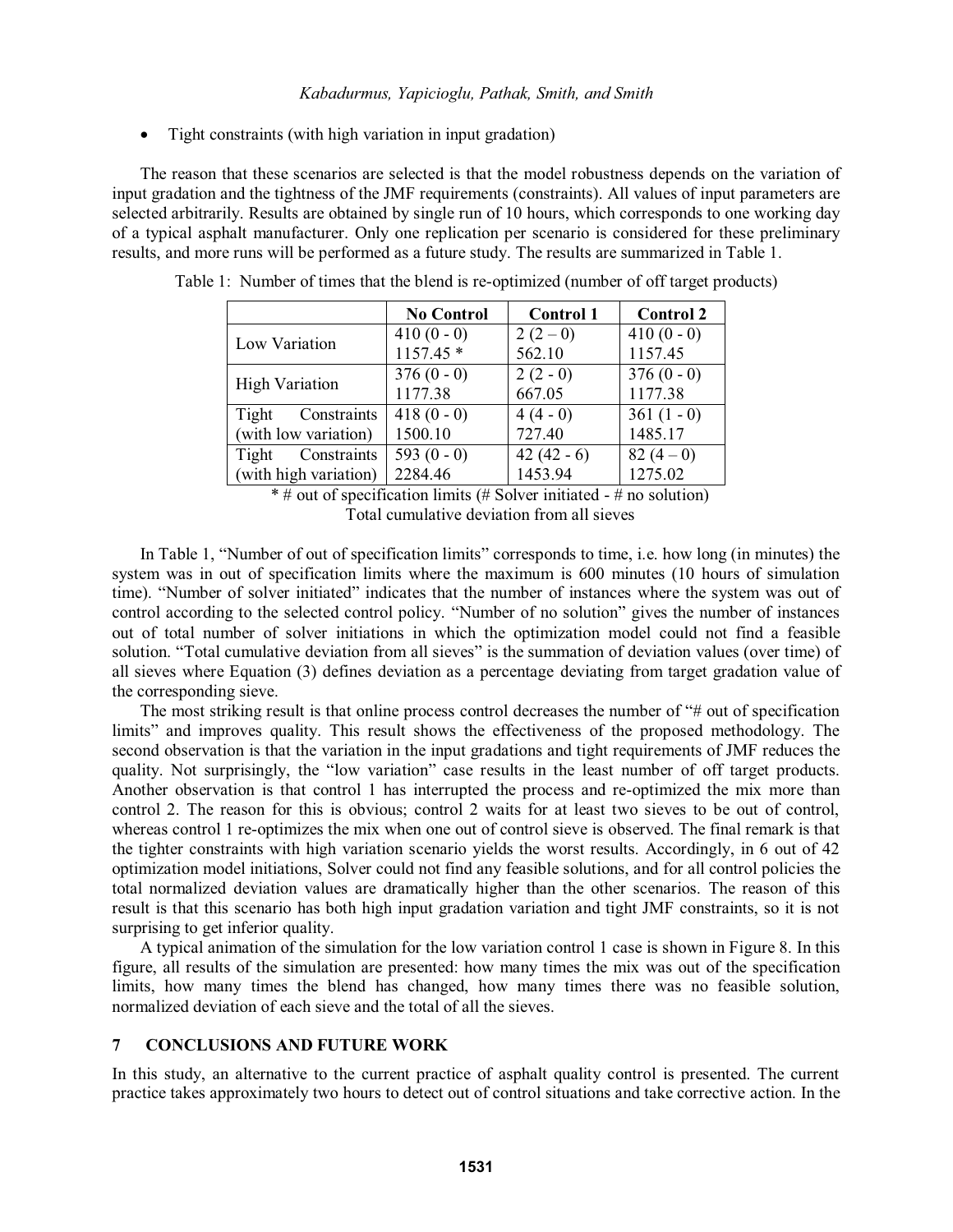proposed online process control system, the system state is continuously monitored and corrective action is taken immediately. To do this, an image analysis system is proposed and an optimization model used to change the optimal percentages of the mix when the system is detected to be 'out of control'. The image analysis system estimates the gradations of each aggregate and sends those data to the computer. If the gradations are within the specified limits, there is no need to change the aggregate mix. Otherwise, the mix is re-optimized and the system continues to produce with the new mix values.



Figure 8: Screen shot of simulation output for low variation control 1 scenario

The simulation model is designed to mimic this online process control system. It is a tool to convince asphalt producers of the benefits of this new system. In addition, different scenarios can easily be tested and parameter values can be set to optimum values. Particularly, different control policies can be tested and the most appropriate one can be selected.

 The results of the experiments show that variation and tight job mix formula requirements reduce system performance. However, the effectiveness of the proposed method is also shown by the number of Xoff target (poor quality) products. While the results are case dependent, the important point is that the proposed system keeps production in control and reduces the amount of poor quality products.

 As future work, the benefits of the proposed system in terms of monetary value will be calculated. This is essential to show the benefits of the online process control system to industry. Even more importantly, the proposed system will be implemented in a real asphalt production system. Implementation is a challenging process because it also includes the validation of the proposed system. During the implementation process some minor modifications in the online process control system are expected, such as implementation of a different control policy, or a different interval time of image processing.

#### **ACKNOWLEDGMENTS**

This study was supported by a grant from the Federal Highway Administration: DTFH61-05-H-00002- AU 8-D3-ISE; Dr. Jeffrey S. Smith from Dept. of Industrial and Systems Engineering and Dr. Michael Heitzman from NCAT (National Center for Asphalt Technology) at Auburn University are the PIs on the grant.

## **REFERENCES**

Al-Rousan, T., E. Masad, L. Myers, and C. Speigelman. 2005. New methodology for shape classification of aggregates. *Journal of the Transportation Research Board* 1913: 11-23.